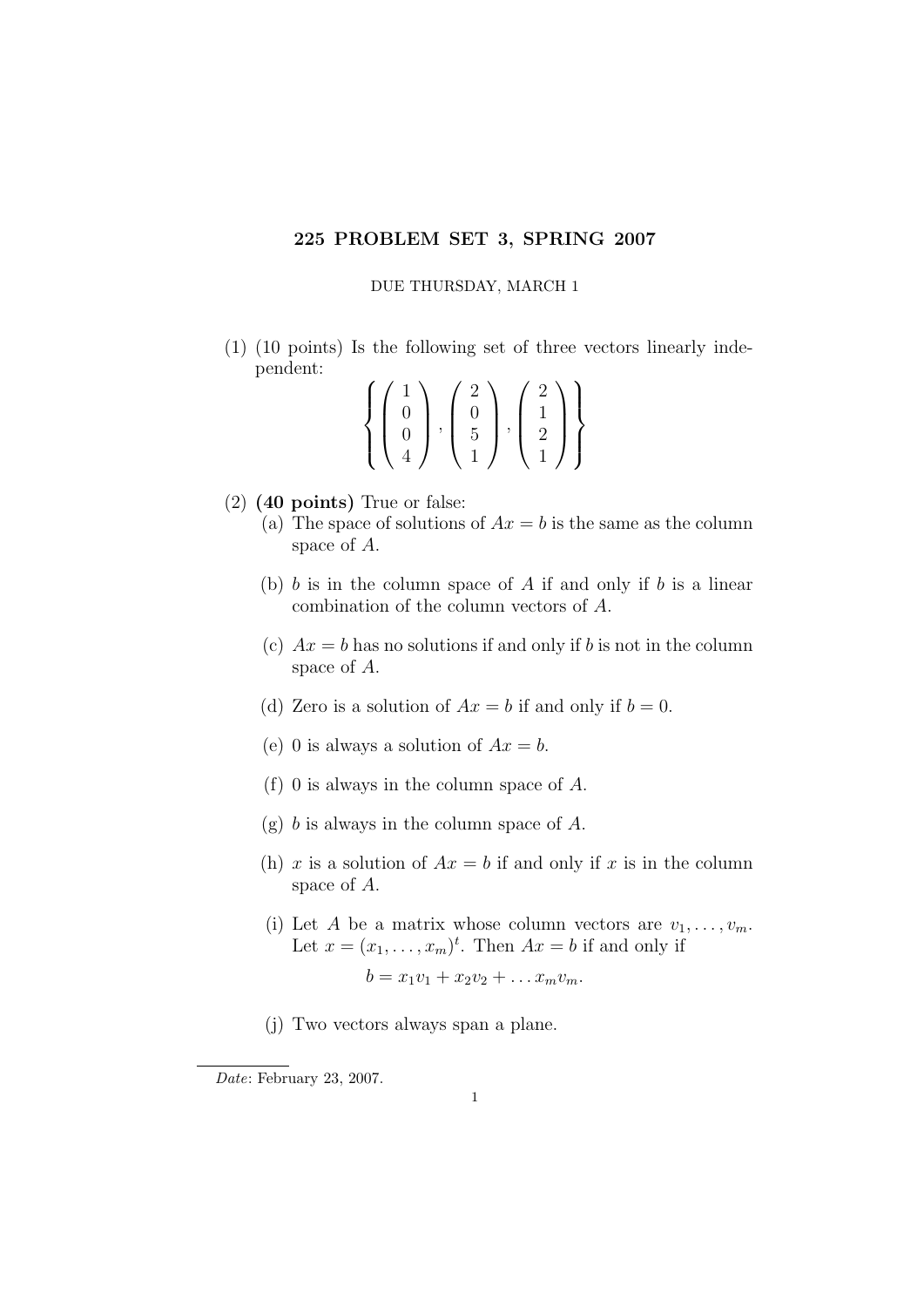- (3) (15 points) Let A be a matrix with n rows and m columns. If we know that  $m > n$  we can conclude certain things. If we know that  $n > m$ , we can conclude other things. Out of the following list, which are which? (Fill in the blanks, too).
	- There will be free variables.
	- The system  $Ax = 0$  will have non-trivial solutions.
	- There are vectors  $b \in \mathbb{R}^n$  such that  $Ax = b$  has no solutions.
	- The column space of  $A$  has at most  $\_\_\_\_\$  dimensions.
	- The null-space of A (i.e., the space of solutions of  $Ax = 0$ ) has at least \_\_\_\_\_\_\_ dimensions.
- (4) (15 points) Rephrase the following tasks in terms of matrix equations. Then either solve it or say why it is impossible to do:

$$
\begin{array}{c}\n(a) & \text{Write}\n\end{array}
$$

$$
\left(\begin{array}{c}1\\-2\\4\end{array}\right)
$$
 as a linear combination of 
$$
\left(\begin{array}{c}4\\2\\1\end{array}\right)\left(\begin{array}{c}1\\0\\-2\end{array}\right)
$$
 and 
$$
\left(\begin{array}{c}0\\0\\1\end{array}\right).
$$

(b) Write  
\n
$$
\begin{pmatrix} 1 \\ -2 \\ 4 \end{pmatrix}
$$
 as a linear combination of  $\begin{pmatrix} 4 \\ 2 \\ 1 \end{pmatrix} \begin{pmatrix} 1 \\ 0 \\ 1 \end{pmatrix}$  and  $\begin{pmatrix} 3 \\ 2 \\ 0 \end{pmatrix}$ .

(c) Write

$$
\left(\begin{array}{c}0\\-2\\4\end{array}\right)
$$
 as a linear combination of 
$$
\left(\begin{array}{c}4\\2\\1\end{array}\right)\left(\begin{array}{c}1\\0\\1\end{array}\right)
$$
 and 
$$
\left(\begin{array}{c}3\\2\\0\end{array}\right).
$$

(5) (5 points) How many ways are there to write  $\begin{pmatrix} 2 \\ 2 \end{pmatrix}$  $-2$  $\setminus$ as a linear combination of  $\begin{pmatrix} 2 \\ 0 \end{pmatrix}$ 0  $\setminus$ ,  $\begin{pmatrix} 0 \\ 0 \end{pmatrix}$ −2  $\Big)$  and  $\Big($   $\frac{1}{1}$ −1  $\setminus$ ?